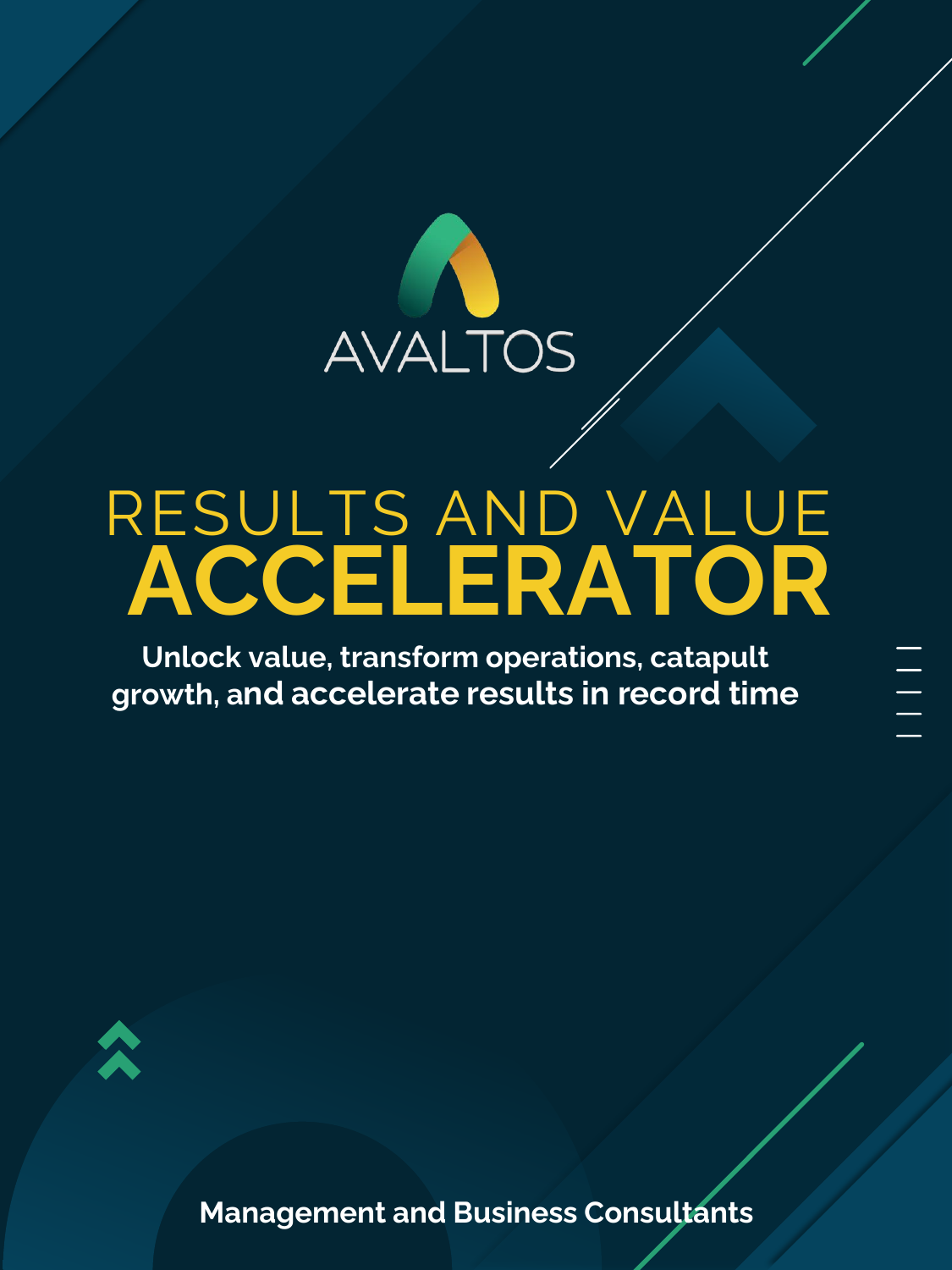# AT A **GLANCE**

## **SS**

The Results and Value Accelerator is designed to quickly create value, reduce cost and increase profitability

#### **>>**

Allowing companies in a diversity of industries to multiply revenues, improve cash flow, and dramatically catapult performance across the value chain in record time.

## **>>**

By defining and interpreting complex business issues, as well as designing, developing, and implementing improvement strategies, in processes, and operating management systems

# WHY **AVALTOS**

#### »

Avaltos, is a results, and implementation-based organization passionately helping clients achieve compelling economic returns and new sources of value through purposeful methodology, rigorous processes, and collaborative knowledge transfer, taking businesses to the next level and staying ahead of the competition by helping clients adapt to change at an accelerated pace.

# ACCELERATION RESULTS **IN RECORD TIME**

**35%-45%**

**27%**

Increase of OTIF shipments

**59%** Improvement in Customer Service Cycle Times

# **800%**

EBITDA Improvement Increase in touchless orders

**43%**

Automation of the order to Cash Process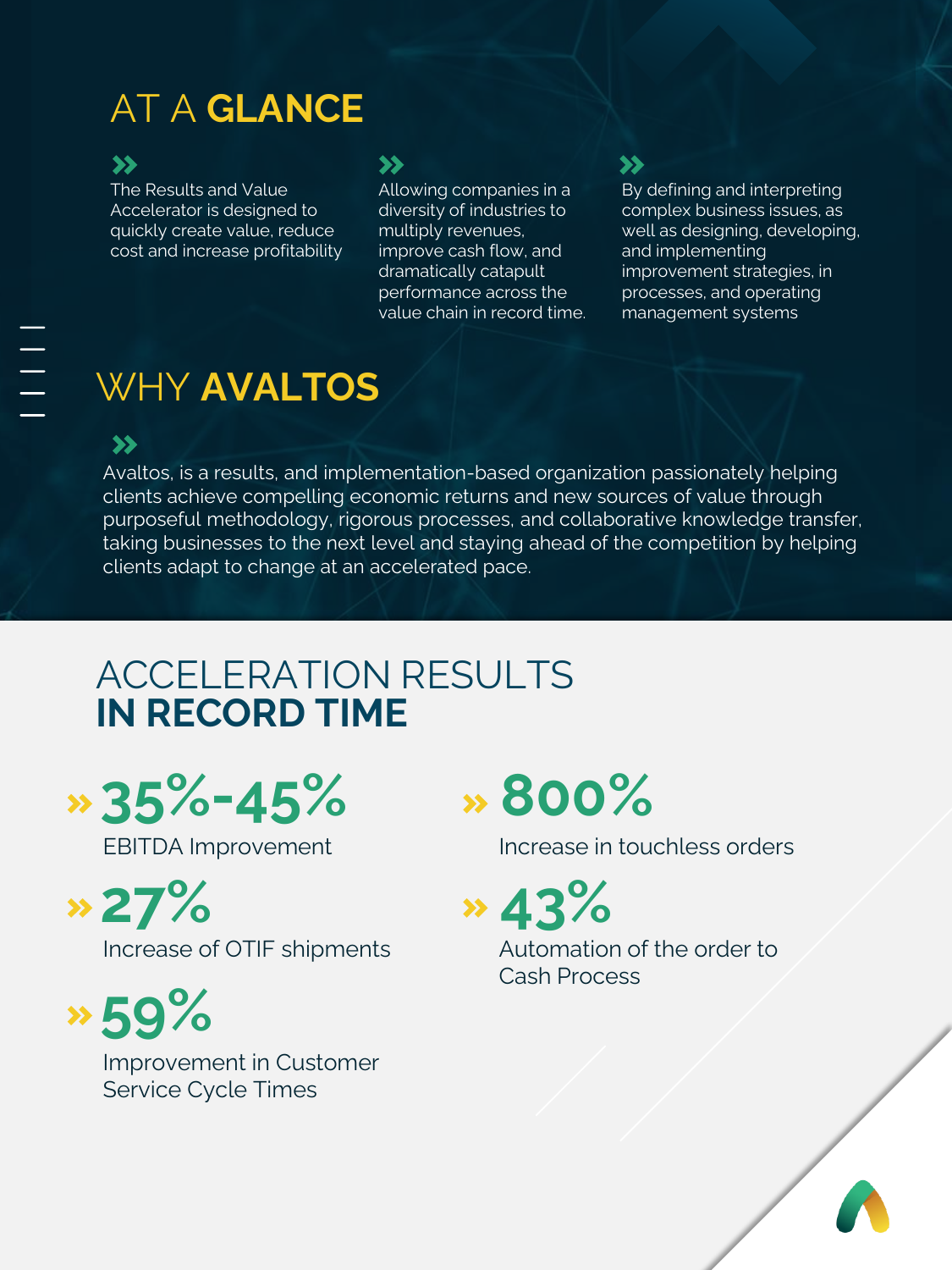# **RESULTS AND VALUE ACCELERATOR** 3 AREAS OF EXECUTION



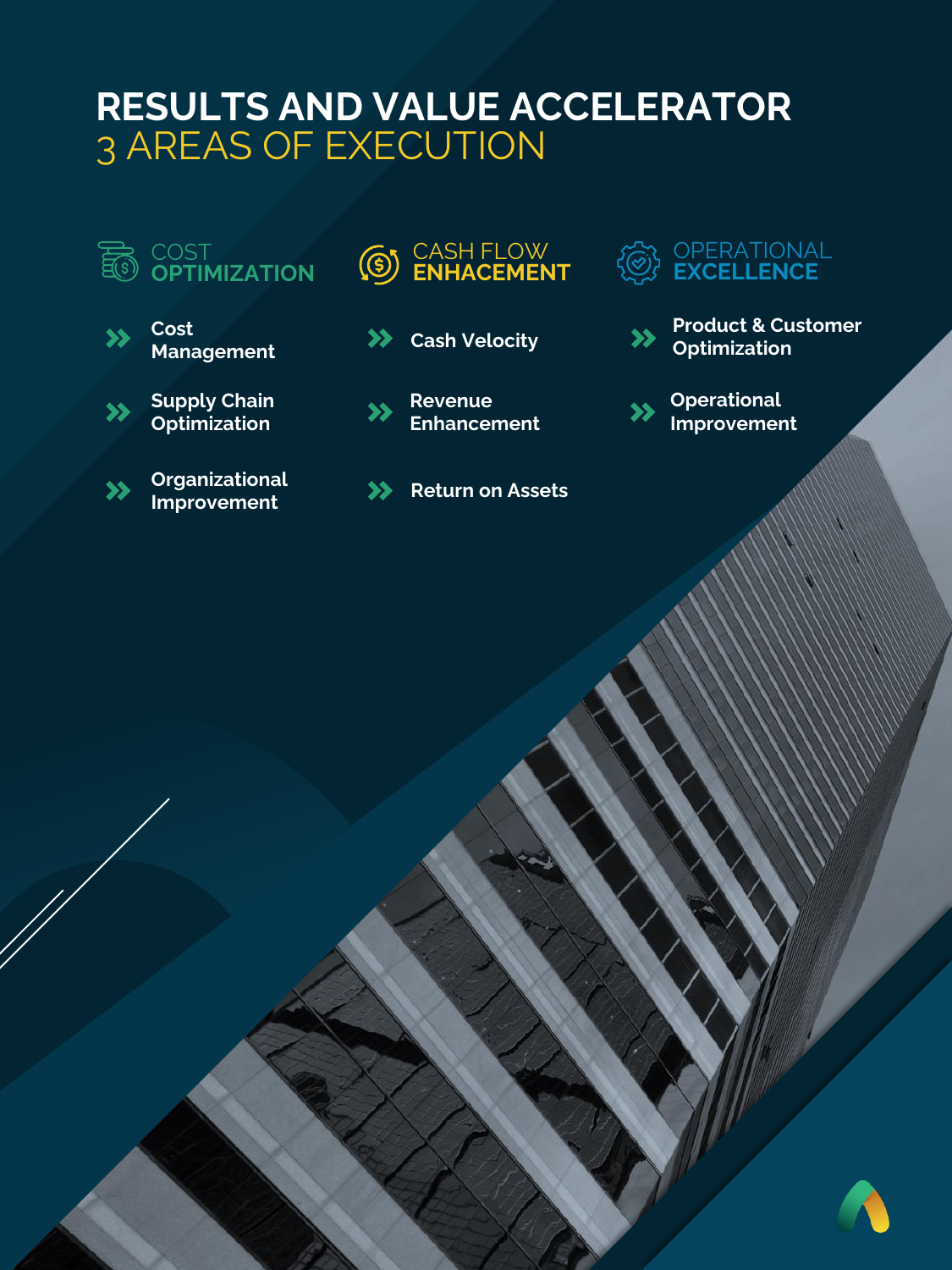

# COST<sub>1</sub> **OPTIMIZATION**

# **>>** Supply chain **Optimization**

- Supplier KPI Alignment
- Spend Cube Creation & Management
- Sales & Operations Planning
- Digital Transformation
- Logistics & Distribution Assessment
- Order Fulfillment Assessment
- Supply Chain Metrics Assessment & Improvement
- Analytics and Reporting

#### **XX** Cost **Management**

- Cost Reduction
- Cost to Serve Levers
- Costing Methodology
- Evaluation
- Costing Analytics and Reporting

## Organizational **Improvement**

- Organizational Alignment and Design
- Change Management
- Span of Control and Layer Improvement
- Nearshoring
- Lead Time Reduction
- Supplier Base Fitness & Risk Analysis
- Supplier Rightsizing
- Supplier Diversification
- Supplier Disintermediation
- Benchmarking
- Continuous Improvement
- Contract Management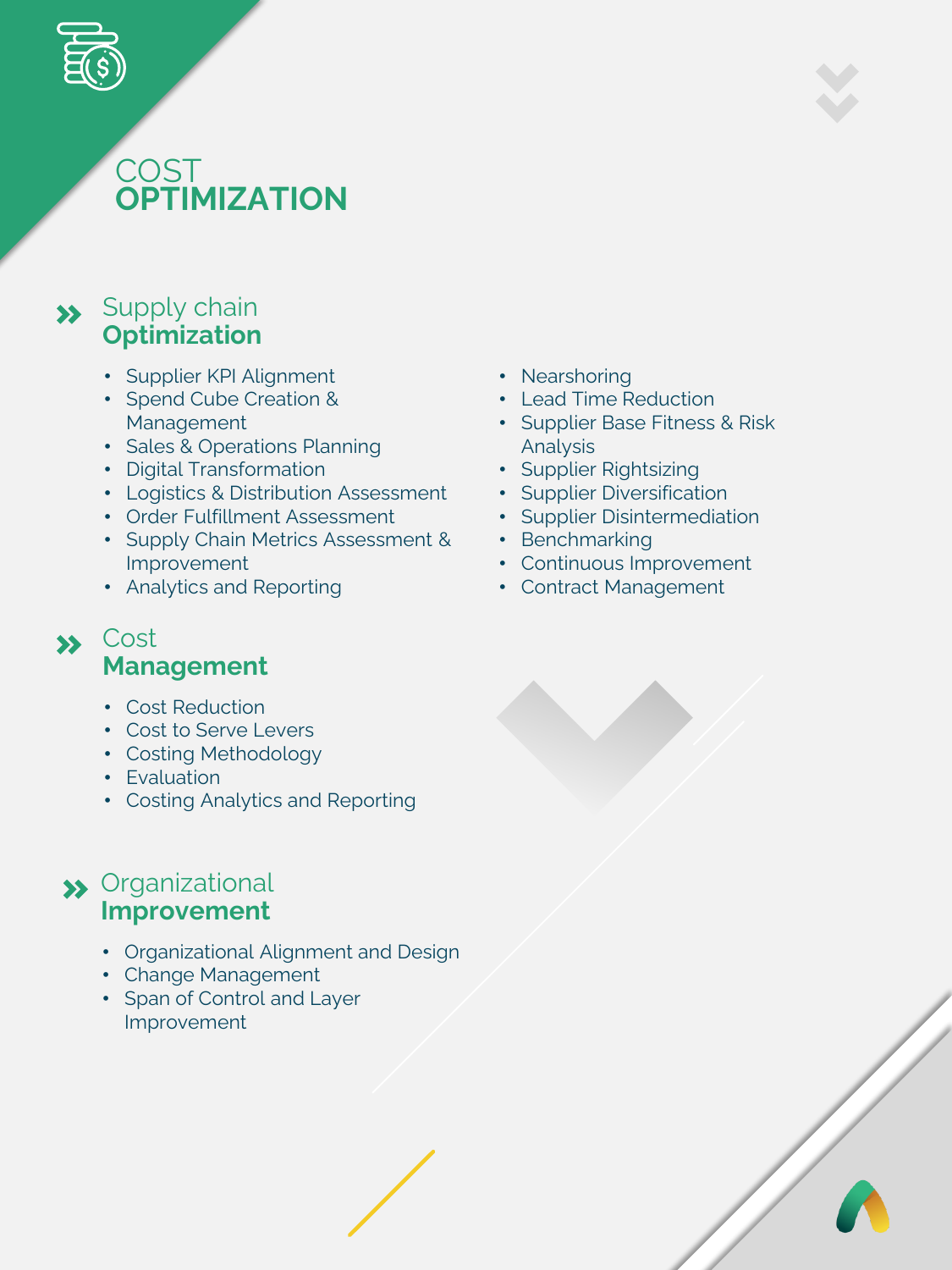

# **Cash Velocity**

- Revenue Cycle Optimization
- Inventory Optimization
- A/R & Collections Improvement
- A/P Improvement
- Analytics and Reporting

## **X** Return on Assets

- Asset Utilization
- Asset Overlap



# OPERATIONAL **EXCELLENCE**

## Product & Customer **Optimization**

- Portfolio Rationalization
- Customer Satisfaction Improvement
- Emerging Market Opportunities
- Analytics and Reporting

## **XX** Revenue Enhancement

- Revenue Leakage, Recovery, and Assurance,
- Pricing Strategies
- Strategic Venture and Project Development
- Sales Effectiveness
- Analytics and Reporting

- **>>** Operational **Improvement**
	- New Product Launches
	- Productivity
	- Process Mapping and Improvement
	- Labor Efficiencies
	- Quality Management
	- Analytics and Reporting